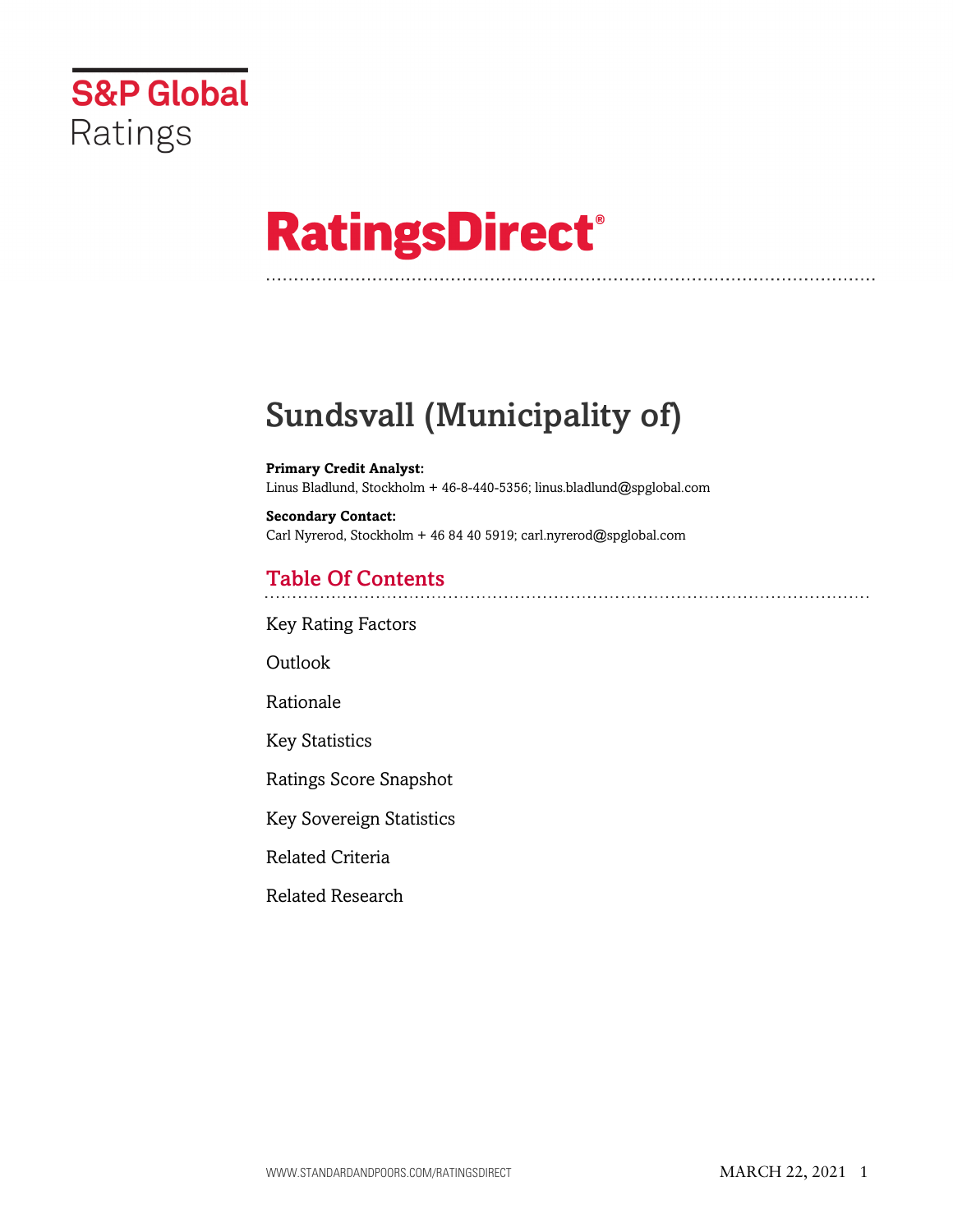## Sundsvall (Municipality of)

This report does not constitute a rating action.

## <span id="page-1-0"></span>Key Rating Factors

#### Issuer Credit Rating

AA+/Stable/A-1+ *Nordic Regional Scale* --/--/K-1

| <b>Credit context and assumptions</b>                                                                                                                                                                                                                                                                                                                                                                         | <b>Base-case expectations</b>                                                                                                                                                                                                                                                                                                                        |  |
|---------------------------------------------------------------------------------------------------------------------------------------------------------------------------------------------------------------------------------------------------------------------------------------------------------------------------------------------------------------------------------------------------------------|------------------------------------------------------------------------------------------------------------------------------------------------------------------------------------------------------------------------------------------------------------------------------------------------------------------------------------------------------|--|
| Additional central government grants support<br>Sundsvall's performance metrics.<br>Extraordinary grants and a more positive tax<br>$\bullet$<br>revenue forecast than previously will boost the<br>municipality's operating results.<br>• At the same time, S&P Global Ratings expects<br>Sundsvall will implement efficiency measures to<br>address structural deficits in a number of municipal<br>boards. | High investment needs in the municipality and the<br>company sector will lead to continued debt build-up.<br>• That said, a significant share of debt will be on-lent<br>to financially healthy companies.<br>• Furthermore, we expect Sundsvall will remain<br>committed to its financial policies, which support<br>the strong liquidity position. |  |
| Consequently, we expect the municipality to post<br>$\bullet$<br>stable balanced budget results throughout the<br>forecast period.                                                                                                                                                                                                                                                                            |                                                                                                                                                                                                                                                                                                                                                      |  |

## <span id="page-1-1"></span>Outlook

The stable outlook reflects our expectation that Sundsvall will post stable operating results through 2023, supported by additional grants distributed by the central government and efficiency measures implemented by the municipality. Furthermore, despite high investment needs in the coming years, in both the municipality and the company sector, we expect Sundsvall will contain its expanding debt, with a significant share on-lent to financially stable companies.

#### Downside scenario

We could lower the rating if Sundsvall does not contain operating and capital expenditure (capex), leading to material deficits after investments and debt build-up beyond our base-case expectations. Furthermore, we could take a negative rating action if medium-term systemic support to the local and regional government (LRG) sector proves insufficient.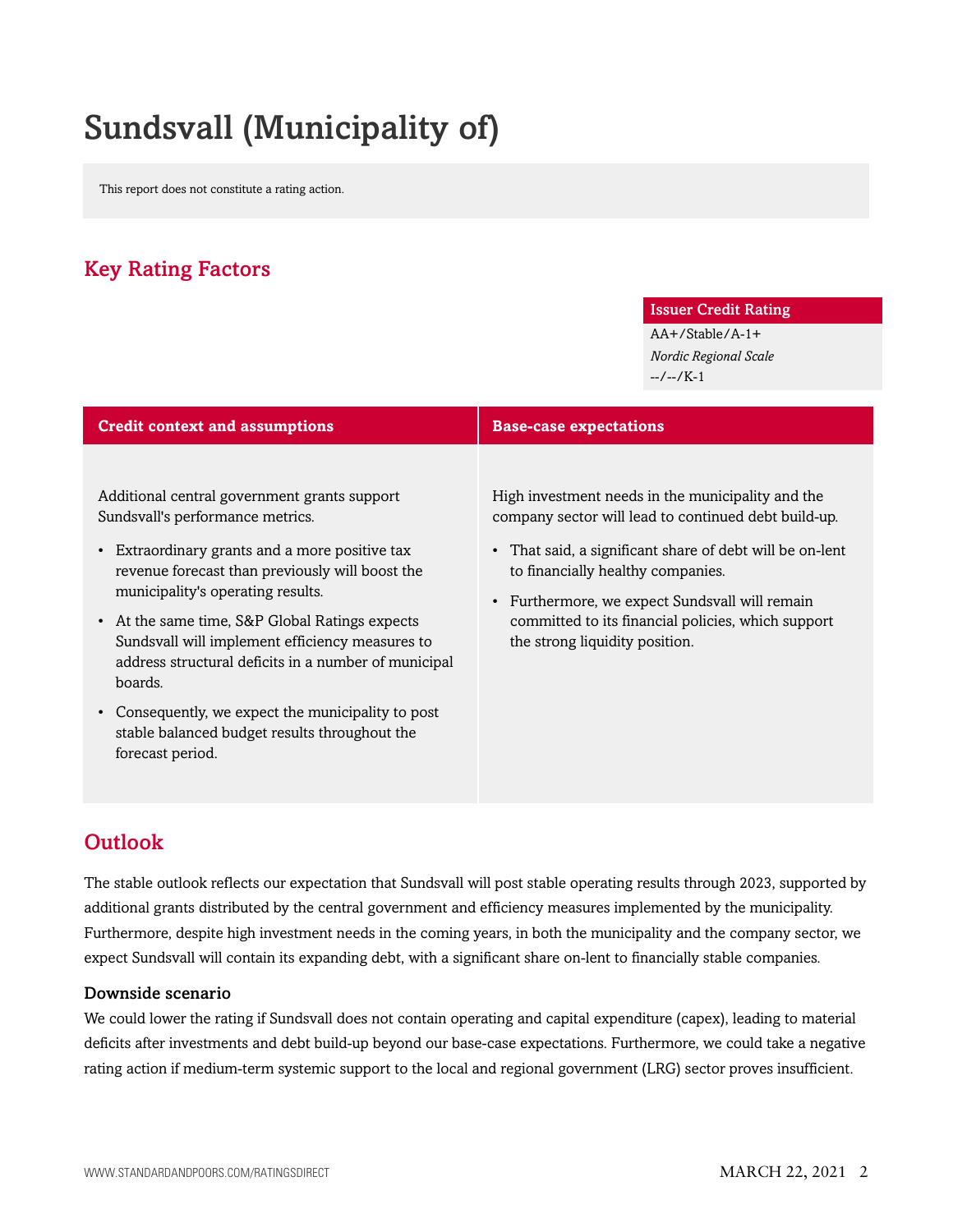#### Upside scenario

We could raise the rating if Sundsvall implements effective spending controls, resulting in significant improvements in the municipality's budgetary performance and a declining debt burden. In such a scenario, we could also consider a reassessment of the municipality's management.

## <span id="page-2-0"></span>Rationale

Owing to extraordinary central government support to the LRG sector in light of the COVID-19 pandemic, we expect Sundsvall's operating performance will remain relatively stable through 2023. At the same time, we expect the municipality will continue implementing efficiency measures to address budgetary deficits in struggling municipal boards, leading to gradually improving performance metrics. Furthermore, because of continued high investment needs in the municipality and the company sector, we project a gradually expanding debt burden through 2023. However, we expect Sundsvall will remain committed to its financial policies that will mitigate debt build-up and support its strong liquidity position.

#### Extraordinary central government support during the COVID-19 pandemic is providing a boost, but structural issues in the sector remain unresolved

We consider the institutional framework in Sweden to be extremely predictable and supportive. In our view, the framework displays a high degree of stability, and the LRG sector's revenue and expenditure management is based on a far-reaching equalization system and tax autonomy. Furthermore, the central government's swift response to the COVID-19 pandemic, partly through the distribution of general grants to the sector, supports our view.

However, before the pandemic, the sector's budgetary performance had structurally deteriorated due to increasing expenditure, accentuated by central government policymaking, insufficient compensation mechanisms, and LRGs' inadequate countermeasures. Moreover, how the central government aims to address the sector's demographic challenges, and to what extent it should provide financial support, are unclear. Consequently, we assess the institutional framework trend as weakening.

The municipality's political situation remains stable, supported by a majority government consisting of three parties from both sides of the political spectrum. Overall, there is widespread consensus regarding the municipality's key priorities going forward. That said, in our view, Sundsvall has displayed somewhat weak budgetary discipline in recent years, evidenced by structural deficits in a few municipal units. These issues contributed to two consecutive years of negative balanced budget results in 2018 and 2019. However, we expect the municipality will continue implementing cost rationalizations, digitalization efforts, and changes to administrative processes that are anticipated to gain full effect toward the end of the forecast period. Moreover, we believe the city's management displays sound debt and liquidity management.

Sundsvall benefits from Sweden's very favorable economic fundamentals, reflected in our 2021 estimate of national GDP per capita of about \$59,700. The unemployment rate and income levels are roughly at par with national averages, and the socioeconomic profile does not stand out in a domestic comparison.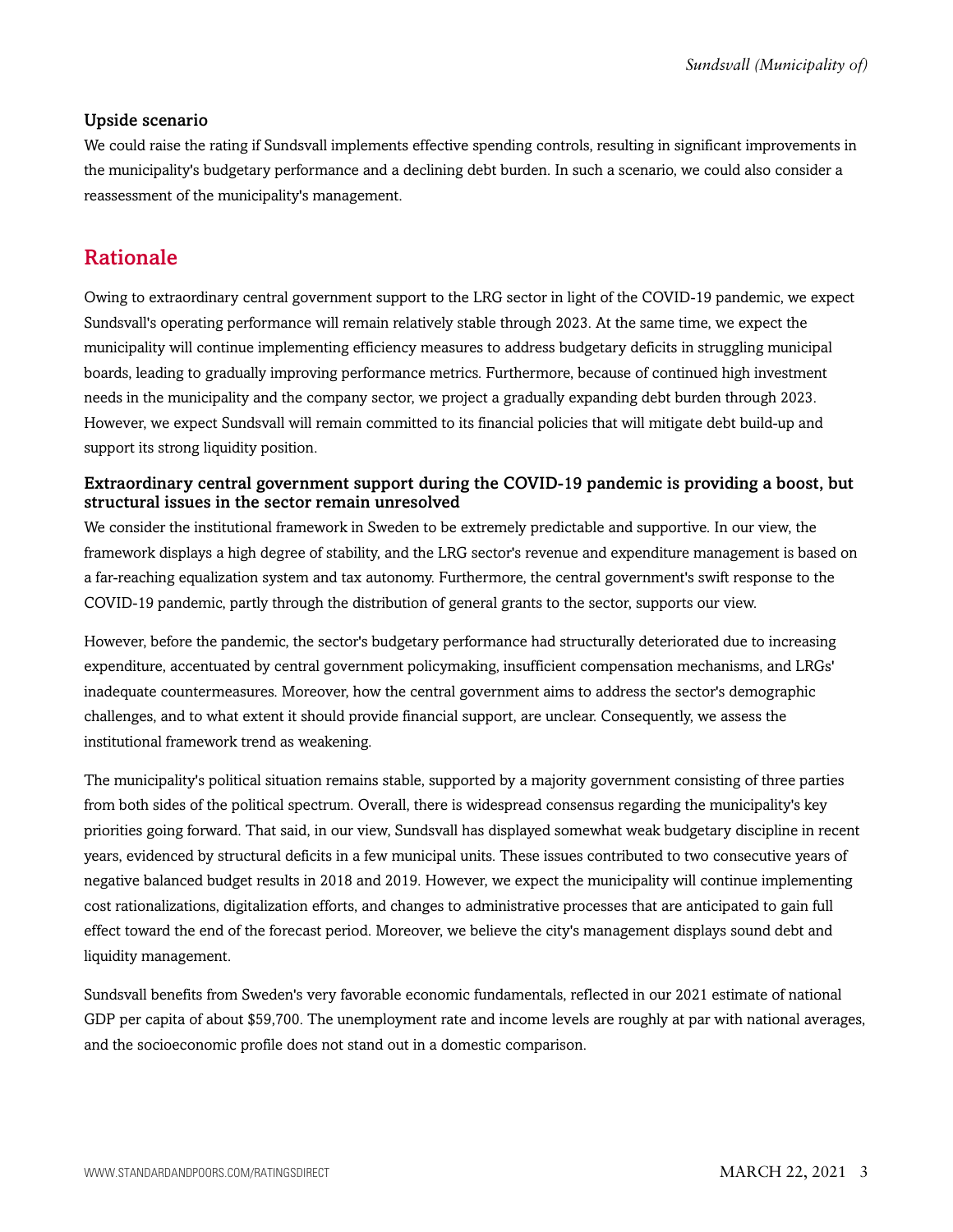#### Government support and efficiency measures will mitigate pressure on operating performance, but debt continues to increase

Despite the adverse economic effects from the COVID-19 pandemic and structural demographic challenges, we expect Sundsvall will post relatively stable operating margins from 2021 to 2023. Since the pandemic spread to Sweden, the central government has implemented unprecedented support packages to the LRG sector, especially for 2020. At the same time, the central government has provided extensive support to the private sector, allowing continued tax revenue growth. The municipality's expenditure growth was also lower than expected last year, partly due to cancelled activities in light of COVID-19. As a result, the preliminary accounts point to a very strong operating balance for 2020.

In the 2021-2023 period, we expect lingering effects from COVID-19 and demographic factors will pressure operating performance somewhat, resulting in more normalized operating balances compared with the inflated result in 2020. As a part of the 2021 Budget Bill, the central government announced additional support for 2021 and 2022, albeit at a declining rate. In addition, we expect the municipality will continue implementing efficiency measures to address the structural deficits in a few municipal boards. Although we are more conservative than the municipality as to what extent it will be able to cut costs, we project a gradual improvement in operating balance throughout the forecast period. Consequently, we also expect the municipality will comply with the accrual-based balanced budget requirement in 2021-2023.

Because of investment needs at the municipality and on-lending to municipal companies to finance their investments, we anticipate a steady increase in Sundsvall's debt through 2023. However, as for the municipality's capex, we forecast somewhat lower annual investments in the coming years compared with 2019-2020. In the company sector, the main spurs of on-lending are housing company Mitthem AB and water company Sundsvall Vatten AB. However, since both companies have strong financial profiles and operate in low-risk industries, we consider on-lending to these entities a mitigant to the municipality's debt burden.

In addition, the municipality is in the process of constructing a logistics park, administered by fully owned company Sundsvall Logistikpark AB. Although acknowledging the positive economic impact of this investment, we also note the associated risks are higher than in other fully owned companies. Therefore, we do not consider on-lending to this project a mitigant to the debt burden. The company is set to receive on-lending from the municipality in 2022 and 2023. Furthermore, we consider Sundsvall's exposure to contingent liabilities limited and the risk of materialization low.

We view Sundsvall's liquidity position as strong, supported by ample amounts of cash holdings, checking accounts, and contracted facilities. The municipality's funding options primarily include a Swedish krona (SEK) 10 billion medium-term note program and a SEK3 billion commercial paper program. We forecast gradually increasing debt repayments through 2023, spurred by higher bond maturities, since we assume outstanding commercial paper will remain largely unchanged. However, we expect Sundsvall will contract additional facilities to account for the expanding debt portfolio, mitigating pressure on the liquidity ratio. The municipality has a strong track record of maintaining sufficient liquidity sources to cover upcoming debt maturities. We estimate the weighted debt service coverage ratio at 174%. Moreover, in line with other rated Swedish LRGs, Sundsvall has a strong track record of reliable access to external financing.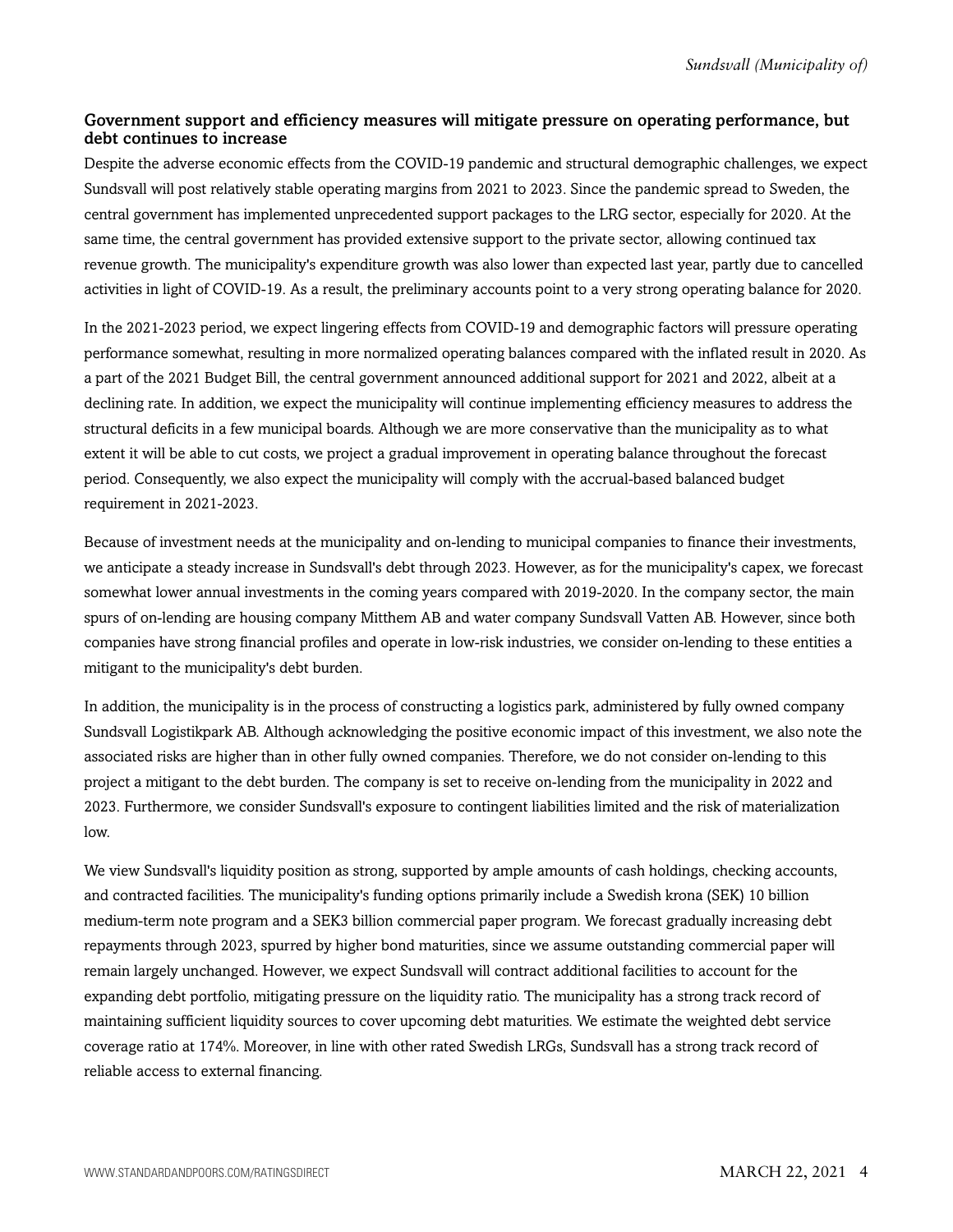## <span id="page-4-0"></span>Key Statistics

#### **Table 1**

| <b>Sundsvall (Municipality of) Selected Indicators</b>       |         |                |         |         |          |              |
|--------------------------------------------------------------|---------|----------------|---------|---------|----------|--------------|
|                                                              | 2018    | 2019           | 2020e   | 2021bc  | 2022bc   | 2023bc       |
| Operating revenues                                           | 7,145   | 7,483          | 7,690   | 7,766   | 7,927    | 8,092        |
| Operating expenditures                                       | 6,963   | 7,282          | 7,217   | 7,461   | 7,612    | 7,761        |
| Operating balance                                            | 182     | 201            | 473     | 305     | 315      | 332          |
| Operating balance (% of operating revenues)                  | 2.5     | 2.7            | 6.1     | 3.9     | 4.0      | 4.1          |
| Capital revenues                                             | 24      | $\overline{2}$ | 570     | 182     | $\Omega$ | $\mathbf{0}$ |
| Capital expenditures                                         | 700     | 648            | 780     | 561     | 591      | 512          |
| Balance after capital accounts                               | (494)   | (445)          | 263     | (74)    | (276)    | (180)        |
| Balance after capital accounts (% of total<br>revenues)      | (6.9)   | (5.9)          | 3.2     | (0.9)   | (3.5)    | (2.2)        |
| Debt repaid                                                  | 2,450   | 2,640          | 2,950   | 2,550   | 2,850    | 3,300        |
| Gross borrowings                                             | 3,061   | 3,774          | 3,040   | 2,872   | 3,545    | 3,975        |
| Balance after borrowings                                     | 11      | 290            | 110     | (15)    | $\Omega$ | $\Omega$     |
| Direct debt (outstanding at year-end)                        | 8,335   | 9,469          | 9,559   | 9,880   | 10,576   | 11,251       |
| Direct debt (% of operating revenues)                        | 116.7   | 126.5          | 124.3   | 127.2   | 133.4    | 139.0        |
| Tax-supported debt (outstanding at year-end)                 | 9,066   | 9,931          | 9,820   | 9,917   | 10,612   | 11,287       |
| Tax-supported debt (% of consolidated operating<br>revenues) | 103.6   | 108.8          | 103.6   | 103.4   | 108.4    | 112.9        |
| Interest (% of operating revenues)                           | 1.0     | 0.9            | 0.8     | 0.8     | 0.9      | 0.9          |
| Local GDP per capita (single units)                          | N/A     | N/A            | N/A     | N/A     | N/A      | N/A          |
| National GDP per capita (single units)                       | 477,094 | 491,114        | 479,018 | 497,494 | 517,705  | 536,641      |

The data and ratios above result in part from S&P Global Ratings' own calculations, drawing on national as well as international sources, reflecting S&P Global Ratings' independent view on the timeliness, coverage, accuracy, credibility, and usability of available information. The main sources are the financial statements and budgets, as provided by the issuer. bc--Base case reflects S&P Global Ratings' expectations of the most likely scenario. N/A--Not applicable. N.A.--Not available. N.M.--Not meaningful.

## <span id="page-4-1"></span>Ratings Score Snapshot

#### **Table 2**

| <b>Sundsvall (Municipality of) Ratings Score Snapshot</b> |               |  |
|-----------------------------------------------------------|---------------|--|
| <b>Key rating factors</b>                                 | <b>Scores</b> |  |
| Institutional framework                                   |               |  |
| Economy                                                   |               |  |
| Financial management                                      | 3             |  |
| Budgetary perfomance                                      | 3             |  |
| Liquidity                                                 |               |  |
| Debt burden                                               | 3             |  |
| Stand-alone credit profile                                | aa+           |  |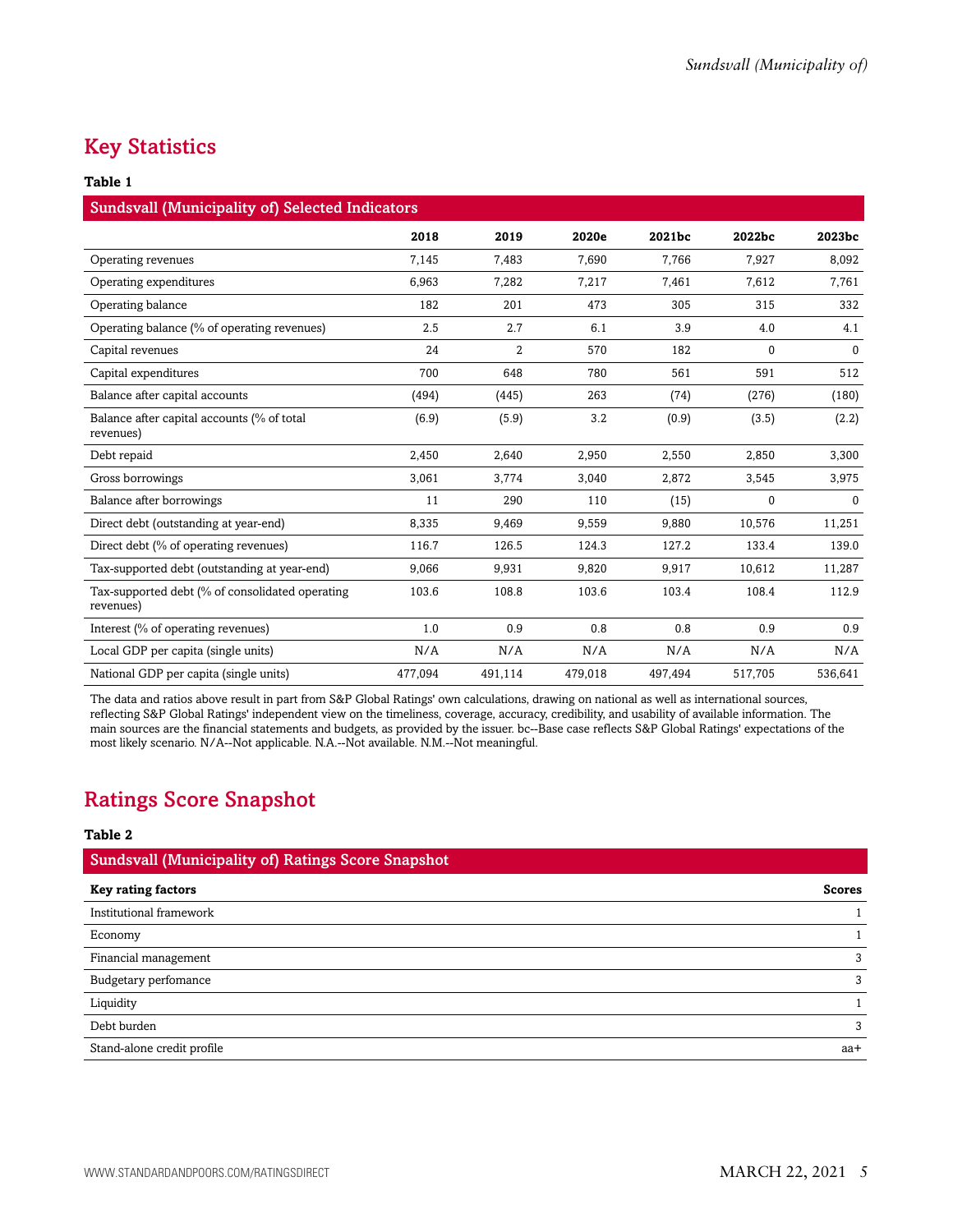#### **Table 2**

| Sundsvall (Municipality of) Ratings Score Snapshot (cont.) |        |  |  |
|------------------------------------------------------------|--------|--|--|
| Key rating factors                                         | Scores |  |  |
| Issuer credit rating                                       | AA+    |  |  |

S&P Global Ratings bases its ratings on non-U.S. local and regional governments (LRGs) on the six main rating factors in this table. In the "Methodology For Rating Local And Regional Governments Outside Of The U.S.," published on July 15, 2019, we explain the steps we follow to derive the global scale foreign currency rating on each LRG. The institutional framework is assessed on a six-point scale: 1 is the strongest and 6 the weakest score. Our assessments of economy, financial management, budgetary performance, liquidity, and debt burden are on a five-point scale, with 1 being the strongest score and 5 the weakest.

## <span id="page-5-0"></span>Key Sovereign Statistics

• Sweden 'AAA/A-1+' Ratings Affirmed; Outlook Stable, Feb. 12, 2021.

### <span id="page-5-1"></span>Related Criteria

- Criteria | Governments | International Public Finance: Methodology For Rating Local And Regional Governments Outside Of The U.S., July 15, 2019
- General Criteria: Methodology For Linking Long-Term And Short-Term Ratings, April 7, 2017
- General Criteria: Principles Of Credit Ratings, Feb. 16, 2011

### <span id="page-5-2"></span>Related Research

- Institutional Framework Assessments For International Local And Regional Governments, Feb. 8, 2021
- Extra Funding In Sweden's 2021 Budget Will Support LRGs, Sept. 24, 2020
- European Local And Regional Government Risk Indicators, June 30, 2020
- COVID-19: Fiscal Response Will Lift Local And Regional Government Borrowing To Record High, June 9, 2020
- COVID-19 Could Further Strain Swedish LRGs' Budgets, May 20, 2020
- Swedish Government To Mitigate Impact From Coronavirus On Local And Regional Governments, March 11, 2020
- Public Finance System Overview: Swedish Municipalities And Regions, Dec. 3, 2019
- Sweden's Local Governments To Get A Slight Boost From 2020 Budget, Sept. 20, 2019
- Default, Transition, and Recovery: 2018 Annual International Public Finance Default And Rating Transition Study, Aug. 19, 2019

| Ratings Detail (As Of March 22, 2021)*           |           |  |  |  |
|--------------------------------------------------|-----------|--|--|--|
| Sundsvall (Municipality of)                      |           |  |  |  |
| <b>Issuer Credit Rating</b><br>$AA+/Stable/A-1+$ |           |  |  |  |
| Nordic Regional Scale                            | $-/-/K-1$ |  |  |  |
| Commercial Paper                                 |           |  |  |  |
| Nordic Regional Scale<br>$K-1$                   |           |  |  |  |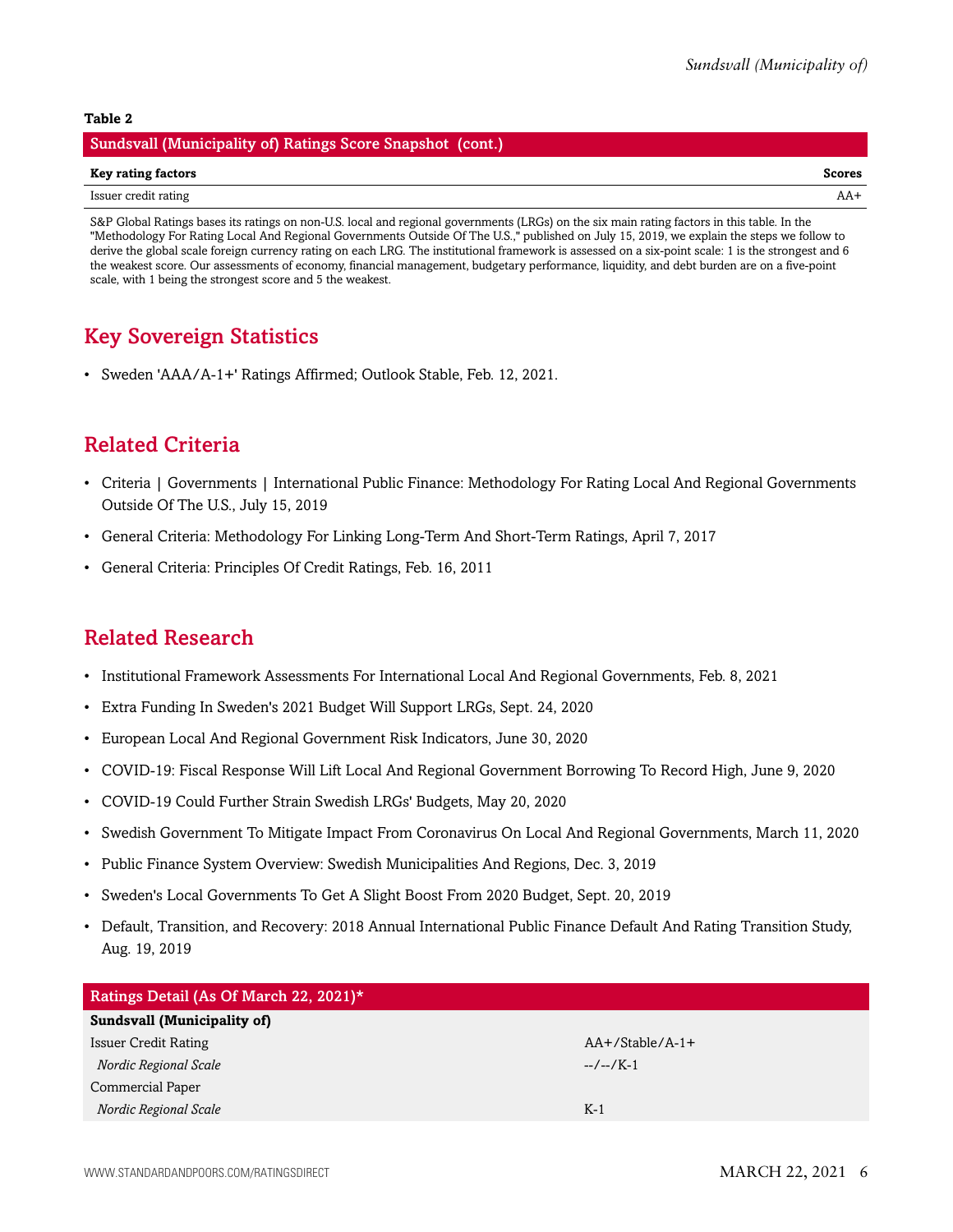| Ratings Detail (As Of March 22, 2021)*(cont.) |                       |                   |  |  |
|-----------------------------------------------|-----------------------|-------------------|--|--|
| Senior Unsecured                              |                       | $AA+$             |  |  |
| <b>Issuer Credit Ratings History</b>          |                       |                   |  |  |
| 30-Apr-2013                                   |                       | $AA+/Stable/A-1+$ |  |  |
| 05-Apr-2011                                   |                       | AA+/Stable/--     |  |  |
| 28-Mar-2008                                   |                       | AA/Stable/--      |  |  |
| 18-Apr-2001                                   | Nordic Regional Scale | $-/-/K-1$         |  |  |

\*Unless otherwise noted, all ratings in this report are global scale ratings. S&P Global Ratings' credit ratings on the global scale are comparable across countries. S&P Global Ratings' credit ratings on a national scale are relative to obligors or obligations within that specific country. Issue and debt ratings could include debt guaranteed by another entity, and rated debt that an entity guarantees.

#### **Additional Contact:**

EMEA Sovereign and IPF; SovereignIPF@spglobal.com